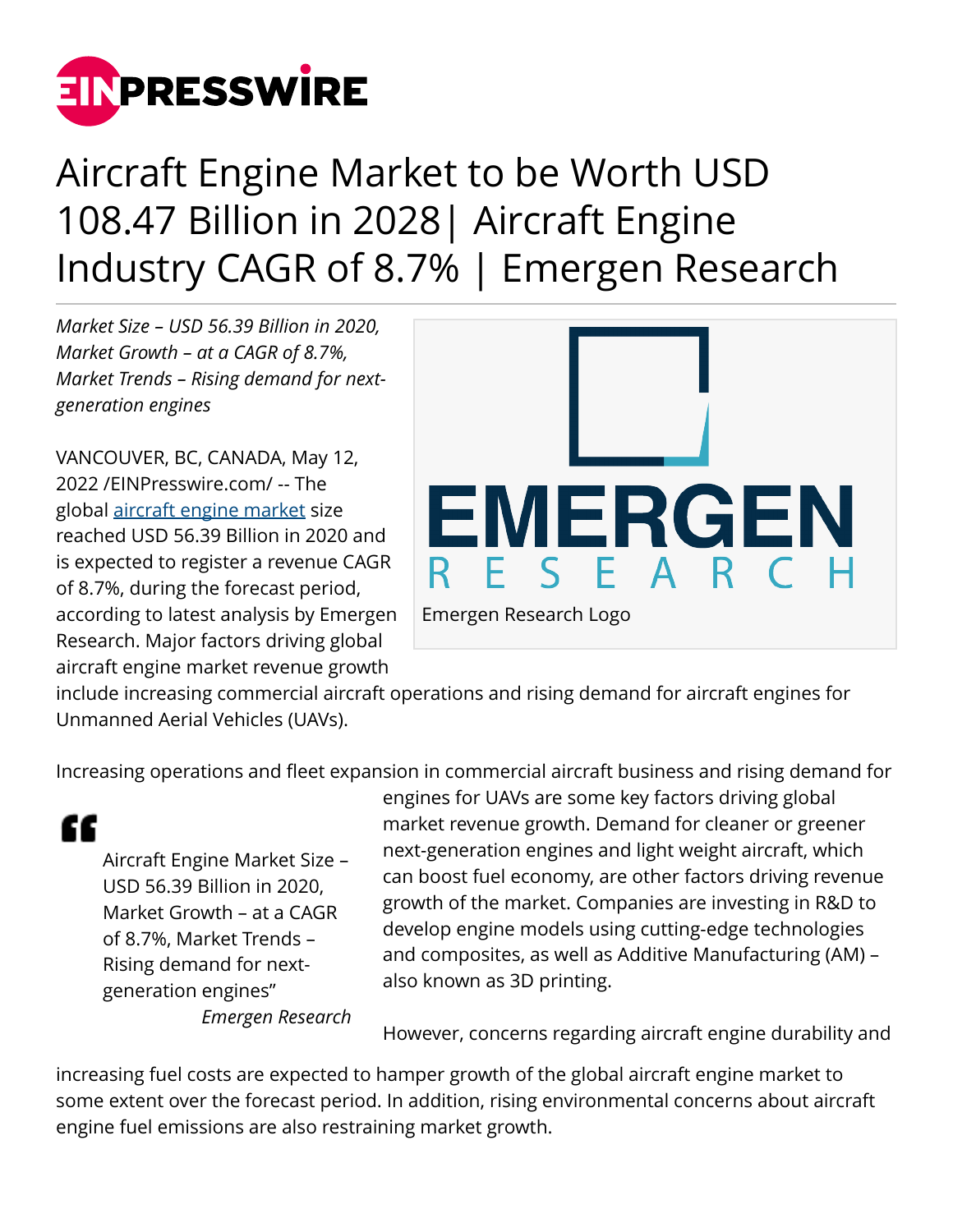To gain useful market insights, grab a sample copy of this report @<https://www.emergenresearch.com/request-sample/825>

Some major companies in the market report include General Electric Company (GE Aviation), Honeywell International Inc., Rolls-Royce Holdings PLC, Safran SA, MTU Aero Engines AG, IAE International Aero Engines AG, Textron Inc., CFM International S.A., United Technologies Corporation, and Raytheon Technologies Corporation

Growing Estimates:

The global aircraft engine market is expected to register a CAGR of 8.7%, and market size is projected to increase from USD 56.39 Billion in 2020 to USD 108.47 Billion in 2028. Growing commercial aviation industry is a major factor augmenting market growth.

Key insights presented in the report:

Turboshaft segment revenue is expected to expand at a significantly rapid CAGR during the forecast period as a result of increasing demand for commercial helicopter fleets.

Gearbox segment is expected to register significant growth in terms of revenue during the forecast period due to increased expenditure in gearbox-related R&D activities.

North America is expected to account for a relatively larger revenue share than other regional markets over the forecast period. Rising defense expenditure on military planes, jet fighters, and single-engine aircraft is a key factor driving growth of the market in this region.

To know more about the report @[https://www.emergenresearch.com/industry-report/aircraft](https://www.emergenresearch.com/industry-report/aircraft-engine-market)[engine-market](https://www.emergenresearch.com/industry-report/aircraft-engine-market)

Emergen Research has segmented the global aircraft engine on the basis of type, platform, component, technology, end-use, and region:

Type Outlook (Revenue, USD Billion; 2018–2028)

Turbofan

Turboprop

Piston Engine

**Turboshaft** 

Platform Outlook (Revenue, USD Billion; 2018–2028)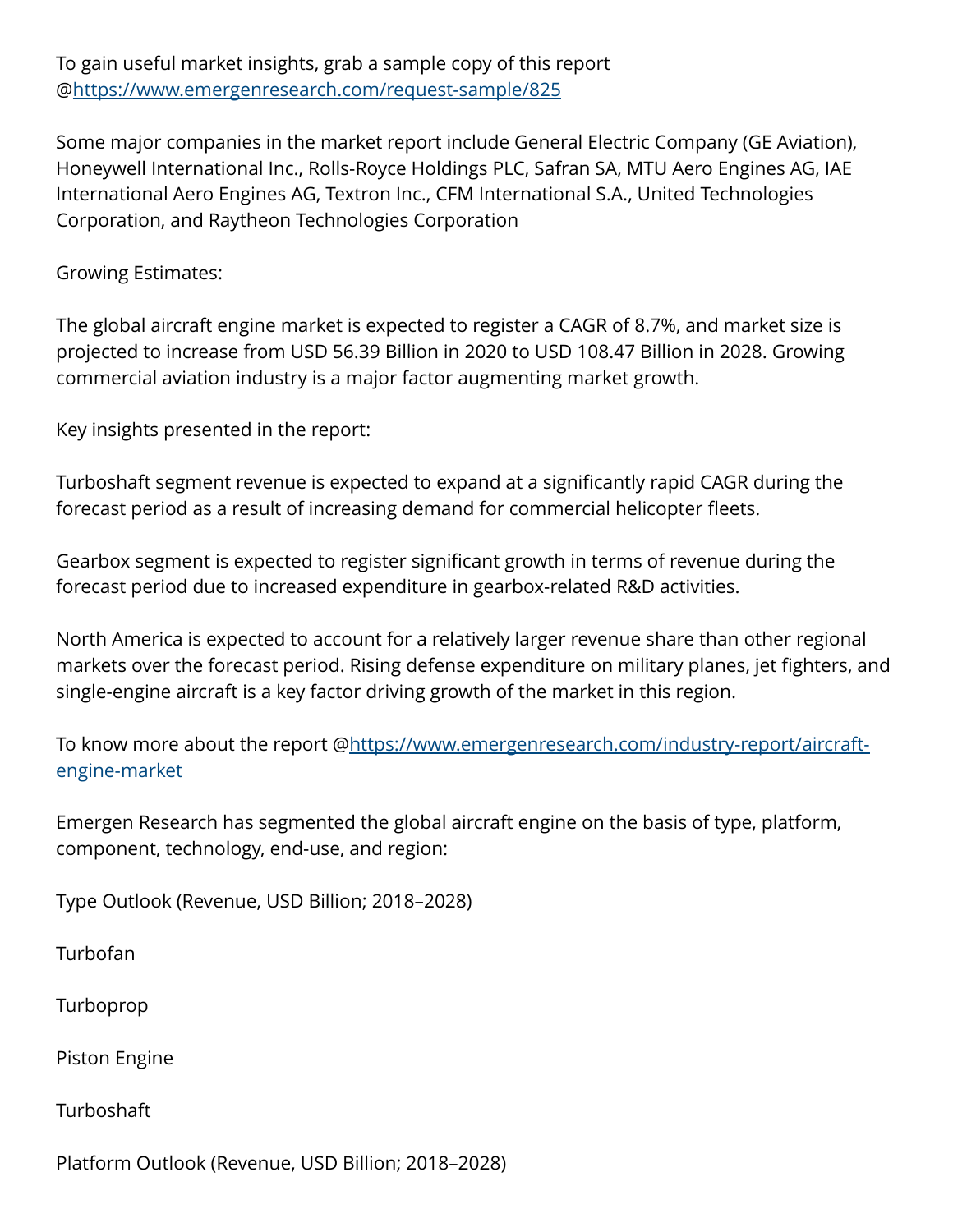Unmanned Aerial Vehicles Fixed Wing Aircraft Rotary Wing Aircraft Component Outlook (Revenue, USD Billion; 2018–2028) Turbine Compressor Gearbox Fuel System Exhaust System **Others** Technology Outlook (Revenue, USD Billion; 2018–2028) Conventional Hybrid End-Use Outlook (Revenue, USD Billion; 2018–2028) OEM Aftermarket Regional Outlook: (Revenue, USD Billion; 2018-2028) North America (U.S.) (Canada) (Mexico) Europe (Germany) (UK) (France) (BENELUX) (Rest of Europe) Asia Pacific (China) (Japan) (South Korea) (Rest of APAC) Latin America (Brazil) (Rest of LATAM)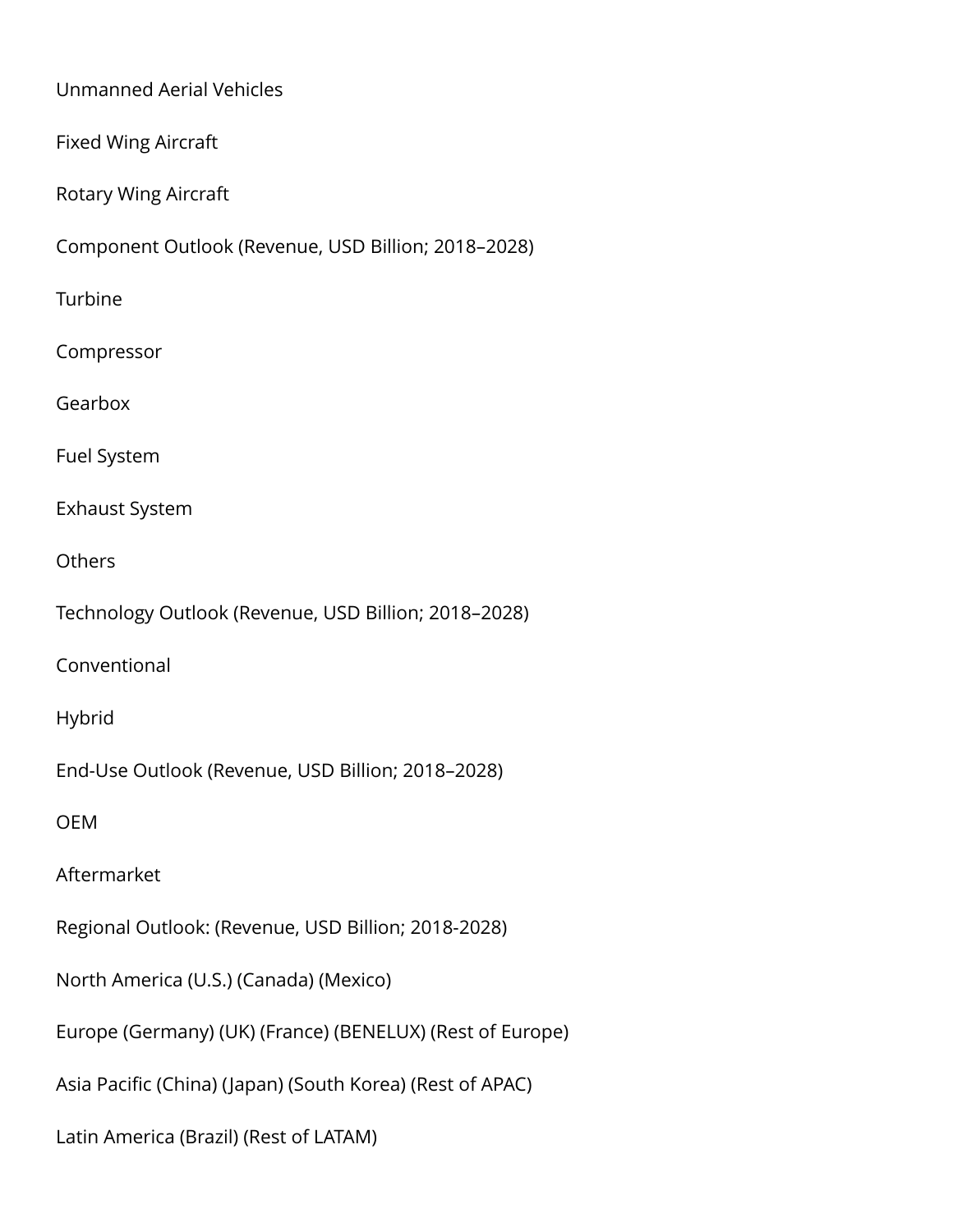Make Payment [Buy your Exclusive copy]@ [https://www.emergenresearch.com/select](https://www.emergenresearch.com/select-license/825)[license/825](https://www.emergenresearch.com/select-license/825)

Table of Contents:

Chapter 1 includes an introduction of the global Aircraft Engine Market, along with a comprehensive market overview, market scope, product offerings, and an investigation of the market drivers, growth opportunities, risks, restraints, and other vital factors.

Chapter 2 offers an in-depth analysis of the key manufacturers engaged in this business vertical, along with their sales and revenue estimations.

Chapter 3 elaborates on the highly competitive terrain of the market, highlighting the key manufacturers and vendors.

In Chapter 4, our team has fragmented the Aircraft Engine market on the basis of regions, underscoring the sales, revenue, and market share of each region over the forecast timeline.

Chapters 5 and 6 have laid emphasis on the Aircraft Engine market segmentation based on product type and application

Thank you for reading our report. Please get in touch with us if you have any query regarding the report or its customization. Our team will ensure the report is best suited to your needs.

Limited Time Discount Available on aircraft engine market report@ <https://www.emergenresearch.com/request-discount/825>

Related Reports by Emergen Research:

Automotive Intelligent Lighting Market [https://www.einpresswire.com/shareable](https://www.einpresswire.com/shareable-preview/008H8a7g2KeQ-RvQV2ciJQ)[preview/008H8a7g2KeQ-RvQV2ciJQ](https://www.einpresswire.com/shareable-preview/008H8a7g2KeQ-RvQV2ciJQ)

Automotive Telematics Market  [https://www.einpresswire.com/shareable](https://www.einpresswire.com/shareable-preview/yKukyj9NcPzmcHY12807PQ)[preview/yKukyj9NcPzmcHY12807PQ](https://www.einpresswire.com/shareable-preview/yKukyj9NcPzmcHY12807PQ)

Solar Vehicle Market [https://www.einpresswire.com/shareable](https://www.einpresswire.com/shareable-preview/A7vbNUqMkw3yR_EHqeJ2ow)[preview/A7vbNUqMkw3yR\\_EHqeJ2ow](https://www.einpresswire.com/shareable-preview/A7vbNUqMkw3yR_EHqeJ2ow)

Automotive Fuel Injection Systems Market [https://marketographics.com/what-is-a-fuel-system](https://marketographics.com/what-is-a-fuel-system-how-does-a-fuel-injection-system-work-in-atomotive-industry/)[how-does-a-fuel-injection-system-work-in-atomotive-industry/](https://marketographics.com/what-is-a-fuel-system-how-does-a-fuel-injection-system-work-in-atomotive-industry/)

robotic process automation in aerospace market [https://marketographics.com/robotic-process](https://marketographics.com/robotic-process-automation-rpa-disrupting-the-aerospace-and-defence-industry/)[automation-rpa-disrupting-the-aerospace-and-defence-industry/](https://marketographics.com/robotic-process-automation-rpa-disrupting-the-aerospace-and-defence-industry/)